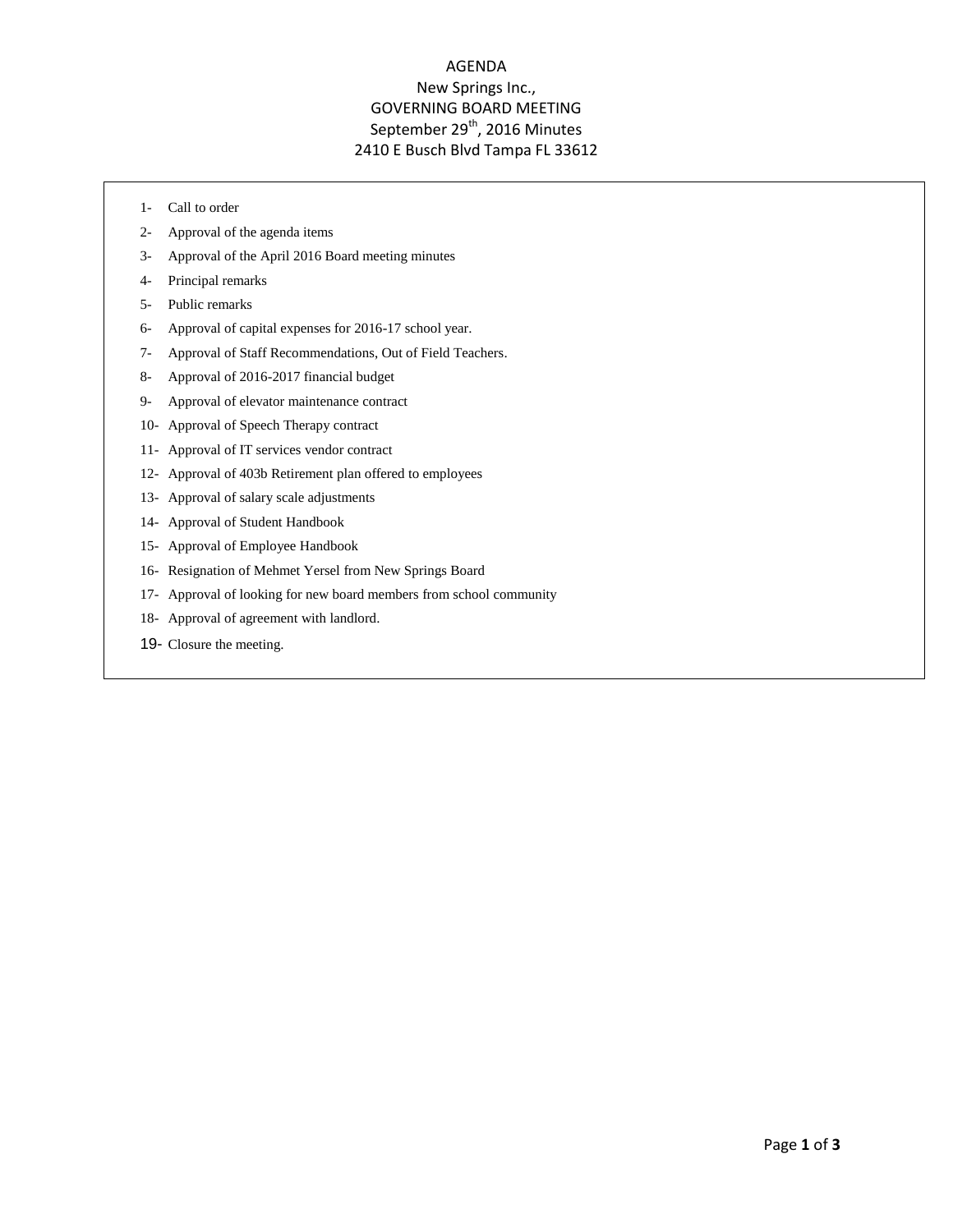# AGENDA New Springs Inc., GOVERNING BOARD MEETING September 29<sup>th</sup>, 2016 Minutes 2410 E Busch Blvd Tampa FL 33612

### Additional Information New Springs Inc. Thursday, September 29<sup>th</sup> 2016 6:00pm

#### **Issues/ Items motioned voted on by Governing Board Members:**

- **1.** The Board meeting was called to order at 6:20 pm by Dr. Yildirim
- **2.** Dr. Yildirim moved to approve the September 2016 agenda items. Dr. Akin 2<sup>nd</sup> the motion. **The board unanimously approved the agenda.**
- **3.** Dr. Yildirim moved to approve April 2016 NSS board meeting minutes. Mr. Gultekin 2<sup>nd</sup> the motion. **The board unanimously approved April 2016 NSS board meeting minutes.**
- **4. Principal Remarks.** Dr. Yildirim opened the floor for Mr. Tekin. Mr. Tekin talked about the following items;
	- School has gone through major renovation where roof was replaced,  $3<sup>rd</sup>$  floor was restored to usable condition and has active classes for 2016-17 school year.
	- Current enrollment is 432 students, approximately 100 more compared to the previous year.
	- NSS offers more elective classes this school year including Music and STEM courses all grades from Kindergarten to  $8<sup>th</sup>$  grade.
	- Bullying awareness day will be October  $5<sup>th</sup>$  with Orange shirts throughout the school.
- **5. Public Remarks.** No remarks were made.
- **6.** Dr. Yildirim moved to approve the capital expenses for 201-17 school year. Dr. Akin 2<sup>nd</sup> the motion. **The board unanimously approved the capital expenses for 2016-17 school year.**
- **7.** Dr. Yildirim moved to approve the staff listing for 2016-2017 school year. Mr. Gultekin 2<sup>nd</sup> the motion. **The board unanimously approved the staff listing for 2016-2017 school year.** Dr. Yildirim moved to approve out of field teaching assignments. Mr. Gultekin 2<sup>nd</sup> the motion. The board **unanimously approved out of field teaching assignments.**
- **8.** Dr. Akin moved to approve the 2016-2017 financial budget. Mr. Gultekin 2<sup>nd</sup> the motion. **The board unanimously approved the 2016-17 financial budget.**
- **9.** Dr. Akin moved to approval of elevator maintenance contract with Thyssen Krupp for 3 years. Dr. Yildirim 2<sup>nd</sup> the motion. **The board unanimously approved the 3-year contract with Thyssen Krupp for elevator maintenance.**
- **10.** Dr. Yildirim moved to approval of speech therapy services contract with Speech Rehab Services, LLC for 1 year. Dr. Akin 2nd the motion. **The board unanimously approved the contract with Speech Rehab Services, LLC for 1 year.**
- **11.** Mr. Gultekin moved to approval of IT services contract with SomeoneinIT for 1 year. Dr. Akin  $2<sup>nd</sup>$  the motion. **The board unanimously approved the contract with SomeoneinIT for 1 year.**
- 12. Dr. Yildirim moved to approve offering 403b retirement plan to employees through Valic. Dr. Akin  $2<sup>nd</sup>$  the motion. **The board unanimously approved offering 403b retirement plan to employees though Valic.**